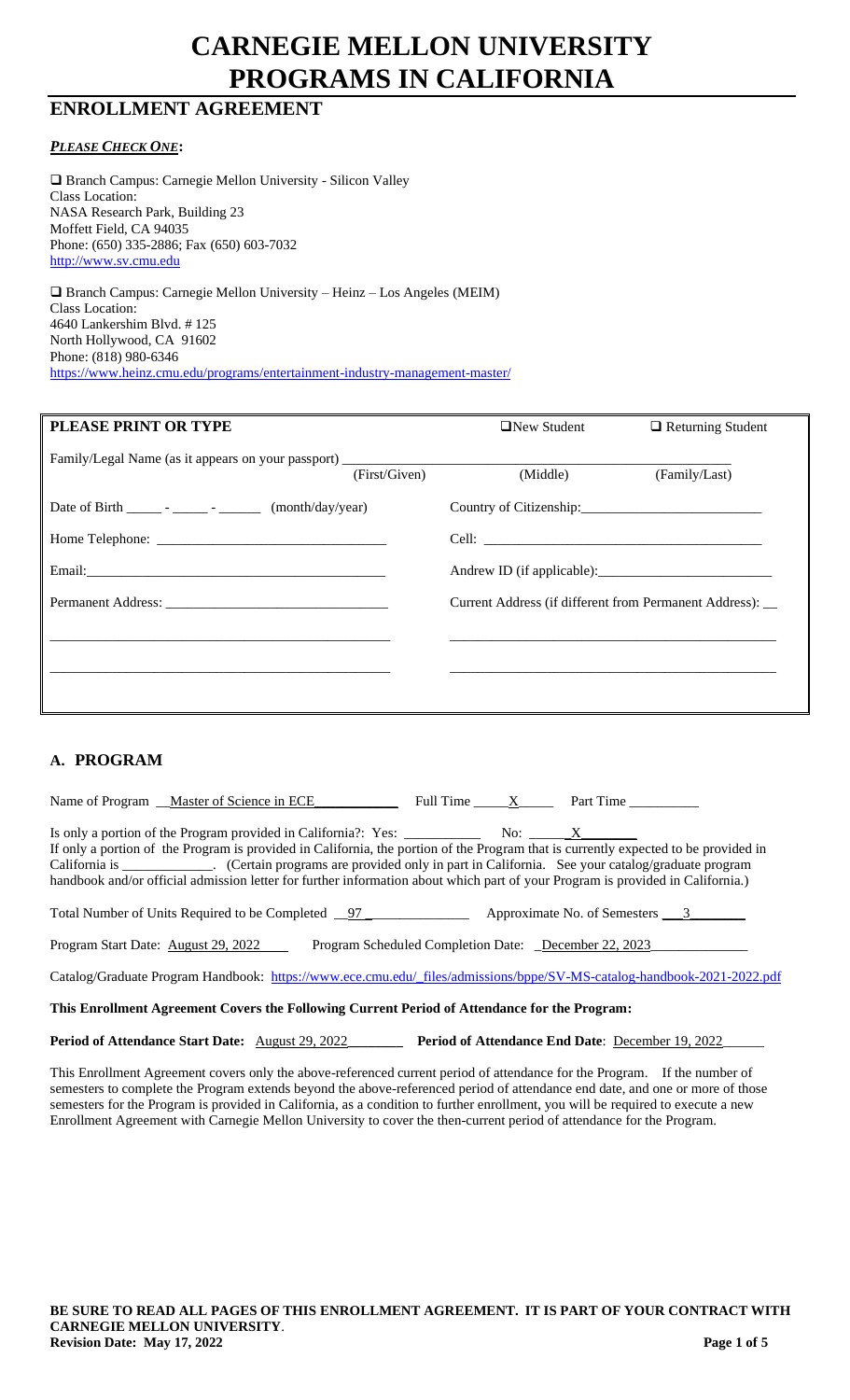# **B. FEES AND CHARGES FOR THE CURRENT PERIOD OF ATTENDANCE**

| <b>Application Fee</b>                 | \$75     | Non-Refundable.                                                                                                                                     |  |
|----------------------------------------|----------|-----------------------------------------------------------------------------------------------------------------------------------------------------|--|
| <b>Admission Deposit</b>               |          | Non-Refundable (but credited towards tuition/student charges).                                                                                      |  |
| <b>Program Tuition*</b>                | \$26,050 | Prorated upon withdrawal/leave of absence. See Refund Policy<br>provisions of this Enrollment Agreement.                                            |  |
| <b>Required University Fees</b>        | \$464    | Non-Refundable after the 10th class day of the relevant semester.<br>See Refund Policy provisions of this Enrollment Agreement.                     |  |
| Books and Supplies (allowance)         | \$1,106  | Est. cost for current period of attendance. Used, digital and rented<br>books and other factors may reduce/increase actual cost.                    |  |
| Student Tuition Recovery Fund (STRF)** | \$66     | Non-Refundable (\$2.50 for every \$1,000 of net institutional<br>charges rounded to the nearest $$1,000$ ). See information below<br>about the STRF |  |

#### **IMPORTANT INFORMATION ABOUT THESE FEES AND CHARGES:**

**OTHER FEES MAY APPLY.** For example, requests by students for official university documents (e.g., requests for transcripts, enrollment verifications and academic records) may require payment of the relevant fee(s), and students electing to enroll and participate in tuition payment plans must pay the relevant fees to the payment plan processor**. Information about the above required university fees and other fees can be found on Carnegie Mellon University's website, at [http://www.cmu.edu/sfs/.](http://www.cmu.edu/sfs/)** In addition to the above, **HEALTH INSURANCE IS ALSO REQUIRED**. Students are required to show proof of appropriate insurance coverage or purchase student health insurance coverage through Carnegie Mellon University's third party student health insurance program.

**SCHOLARSHIPS/AWARDS.** The fees and charges quoted above do not take into account or consider any scholarships or similar awards that have been or may be awarded to the student. A student must refer to the student's official financial award or admission letter(s) from Carnegie Mellon University to determine whether the student has been awarded any scholarships or similar awards, and the terms and conditions of those scholarships and awards.

\* If the student is enrolled in the Program on a part-time basis as indicated in Part A. Program section, the tuition quoted above is based on the student's expected enrollment in the typical part-time schedule for the Program. The student should refer to the student's online account at Carnegie Mellon University if the student does not enroll in the typical part-time schedule for the Program.

\*\* The quoted STRF does not take into account or consider any tuition scholarships or similar awards that have been or may be awarded to the student (see **SCHOLARSHIPS/AWARDS** above) or whether the student's tuition is being paid by a third party and the student has no obligation to repay that third party (see **ABOUT THE STUDENT TUITION RECOVERY FUND** below). If the student has been awarded tuition scholarships or similar awards and/or the student's tuition is being paid by a third party and the student has no obligation to repay that third party, the student's STRF may be less. The student should refer to the student's online account at Carnegie Mellon University for the actual amount of STRF due.

**ABOUT THE STUDENT TUITION RECOVERY FUND**: The State of California established the Student Tuition Recovery Fund (STRF) to relieve or mitigate economic loss suffered by a student in an educational program at a qualifying institution, who is or was a California resident while enrolled, or was enrolled in a residency program, if the student enrolled in the institution, prepaid tuition, and suffered an economic loss. Unless relieved of the obligation to do so, you must pay the state-imposed assessment for the STRF, or it must be paid on your behalf, if you are a student in an educational program, who is a California resident, or are enrolled in a residency program, and prepay all or part of your tuition. You are not eligible for protection from the STRF and you are not required to pay the STRF assessment, if you are not a California resident, or are not enrolled in a residency program. It is important that you keep copies of your enrollment agreement, financial aid documents, receipts, or any other information that documents the amount paid to the school. Questions regarding the STRF may be directed to the Bureau for Private Postsecondary Education, 1747 North Market Blvd, Suite 225, Sacramento, CA 95834, (916) 574-8900 or (888) 370-7589. To be eligible for STRF, you must be a California resident or enrolled in a residency program, prepaid tuition, paid or deemed to have paid the STRF assessment, and suffered an economic loss as a result of any of the following:

 1. The institution, a location of the institution, or an educational program offered by the institution was closed or discontinued, and you did not choose to participate in a teach-out plan approved by the Bureau or did not complete a chosen teach-out plan approved by the Bureau.

 2. You were enrolled at an institution or a location of the institution within the 120 day period before the closure of the institution or location of the institution, or were enrolled in an educational program within the 120 day period before the program was discontinued.

 3. You were enrolled at an institution or a location of the institution more than 120 days before the closure of the institution or location of the institution, in an educational program offered by the institution as to which the Bureau determined there was a significant decline in the quality or value of the program more than 120 days before closure.

4. The institution has been ordered to pay a refund by the Bureau but has failed to do so.

5. The institution has failed to pay or reimburse loan proceeds under a federal student loan program as required by law, or has failed to pay or reimburse proceeds received by the institution in excess of tuition and other costs.

 6. You have been awarded restitution, a refund, or other monetary award by an arbitrator or court, based on a violation of this chapter by an institution or representative of an institution, but have been unable to collect the award from the institution.

 7. You sought legal counsel that resulted in the cancellation of one or more of your student loans and have an invoice for services rendered and evidence of the cancellation of the student loan or loans.

To qualify for STRF reimbursement, the application must be received within four (4) years from the date of the action or event that made the student eligible for recovery from STRF. A student whose loan is revived by a loan holder or debt collector after a period of noncollection may, at any time, file a written application for recovery from STRF for the debt that would have otherwise been eligible for recovery. If it has been more than four (4) years since the action or event that made the student eligible, the student must have filed a written application for recovery within the original four (4) year period, unless the period has been extended by another act of law. However, no claim can be paid to any student without a social security number or a taxpayer identification number.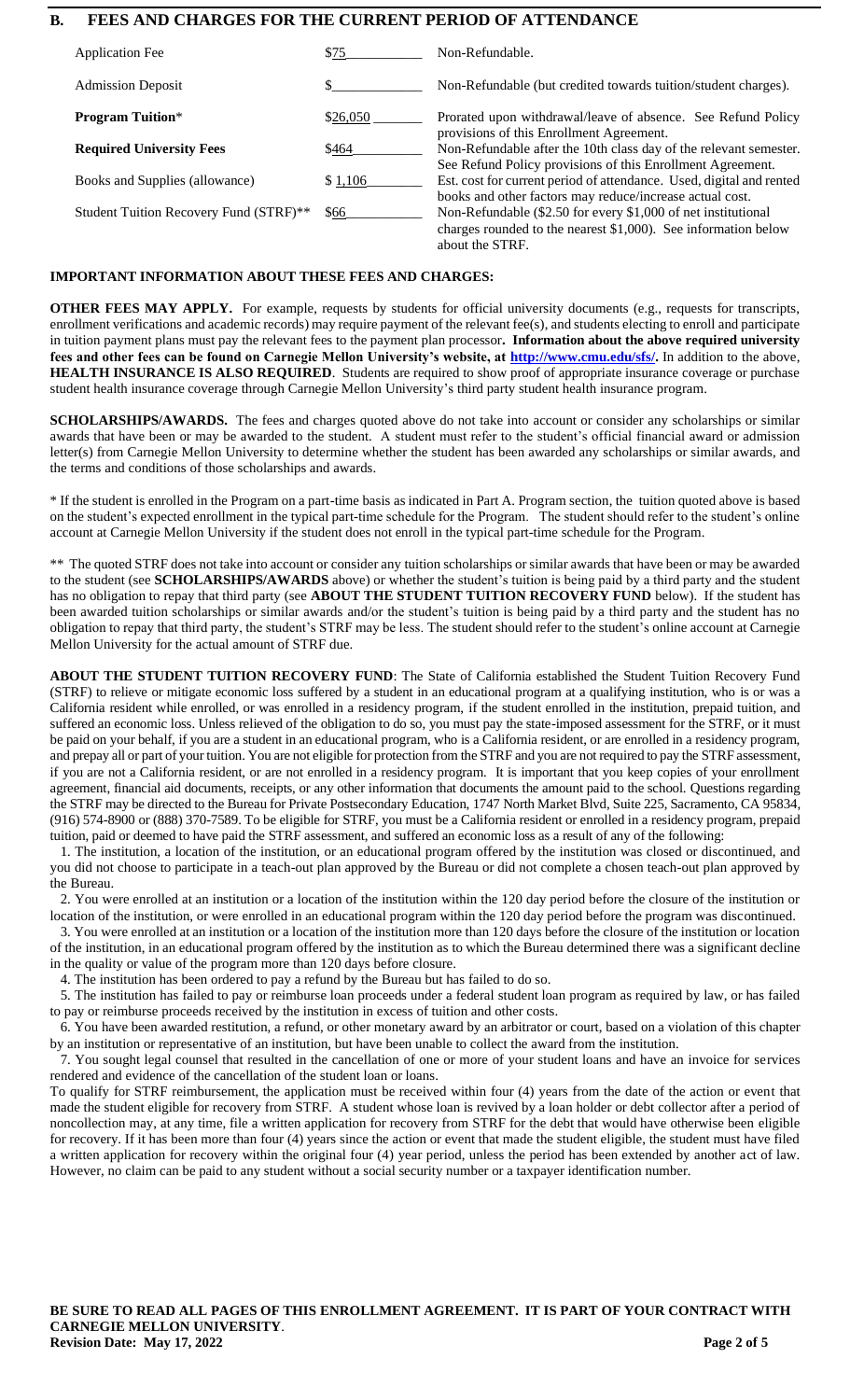#### **B. FEES AND CHARGES (CONT.)**

#### **ESTIMATED TOTAL FEES/CHARGES FOR THE ENTIRE PROGRAM \$ 84,518\_\_\_\_\_\_** \*

**\*YOU ARE RESPONSIBLE FOR THIS AMOUNT. IF YOU OBTAIN A STUDENT LOAN, YOU ARE RESPONSIBLE FOR REPAYING THE LOAN AMOUNT PLUS ANY INTEREST, LESS THE AMOUNT OF ANY REFUND**. However, the student is not responsible or obligated for all or portion of this amount to the extent (and only to the extent) that Carnegie Mellon University has expressly agreed, in a writing signed by an authorized representative of Carnegie Mellon University, with a thirdparty resource that the third-party resource, rather than the student, is responsible or obligated to Carnegie Mellon University for this amount. See Section 6, Student Obligation/Third Party Financing, of Part D. Other Agreements/Understandings of this Enrollment Agreement.

ESTIMATED TOTAL FEES/CHARGES ARE SUBJECT TO THE FOLLOWING: (1) FOLLOWING THE CURRENT PERIOD OF ATTENDANCE, TUITION AND REQUIRED UNIVERSITY FEES ARE SUBJECT TO CHANGE, AND STUDENTS ARE REQUIRED TO PAY THE THEN-CURRENT RATES FOR PROGRAM TUITION AND REQUIRED UNIVERSITY FEES EACH SEMESTER. TUITION TYPICALLY INCREASES EACH ACADEMIC YEAR BY NOT MORE THAN 5%. THE AMOUNT QUOTED ASSUMES TUITION WILL INCREASE BY 5% EACH ACADEMIC YEAR. ACTUAL TUITION EACH ACADEMIC YEAR MAY BE LESS IF TUITION DOES NOT INCREASE BY THAT PERCENTAGE; AND (2) IF ONLY A PORTION OF THE PROGRAM IS PROVIDED IN CALIFORNIA (SEE PART A. PROGRAM, ABOVE), THE AMOUNT QUOTED COVERS ONLY THE ESTIMATED TOTAL FEES/CHARGES FOR THE PORTION OF THE PROGRAM PROVIDED IN CALIFORNIA; AND (3) THE AMOUNT QUOTED DOES NOT INCLUDE ANY SCHOLARSHIPS OR SIMILAR AWARDS THAT HAVE BEEN OR MAY BE AWARDED TO THE STUDENT PURSUANT TO THE STUDENT'S OFFICIAL FINANCIAL AWARD OR ADMISSION LETTER(S) FROM CARNEGIE MELLON UNIVERSITY; AND (4) THE AMOUNT OF STRF ACTUALLY DUE FROM THE STUDENT MAY BE LESS THAN THE AMOUNT OF STRF INCLUDED IN THE ABOVE QUOTE.

#### **TOTAL FEES/CHARGES FOR CURRENT PERIOD OF ATTENDANCE \$ \_27,761\_\_\_\_\_\*\***

\*\* This amount is comprised of the application fee, if any, tuition, fees (student activities, technology and transportation), books and supplies (allowance), and any STRF, for the current period of attendance.

TOTAL FEES/CHARGES FOR CURRENT PERIOD OF ATTENEDANCE ARE SUBJECT TO THE FOLLOWING (1) THE AMOUNT QUOTED DOES NOT INCLUDE ANY SCHOLARSHIPS OR SIMILAR AWARDS THAT HAVE BEEN OR MAY BE AWARDED TO THE STUDENT PURSUANT TO THE STUDENT'S OFFICIAL FINANCIAL AWARD OR ADMISSION LETTER(S) FROM CARNEGIE MELLON UNIVERSITY; AND (2) THE AMOUNT OF STRF ACTUALLY DUE FROM THE STUDENT MAY BE LESS THAN THE AMOUNT OF STRF INCLUDED IN THE ABOVE QUOTE.

#### **FEES/CHARGES DUE UPON ENROLLMENT \$ 75\_\_\_\_\_\_\_\_\_\_\_\*\*\***

\*\*\*This amount is comprised of the application fee, if any (if not previously paid by the student), and any admission deposit.

**Billing and Payment of Tuition and Fees**. Billing of tuition and fees (and, when applicable, STRF) for the relevant semester generally occurs at least thirty (30) days prior to the start of each semester. Payments are to be remitted on or before the due date indicated on the statement (this date is typically August 15 for the Fall semester, January 15 for the Spring semester and May15 for the Summer semester). You should always refer to your student online account at Carnegie Mellon University for the most up-to-date student account balance information. Further information about billing and payment can be found at<http://www.cmu.edu/sfs/billing>

**Late Payment.** Any portion of your tuition and fees (and, when applicable, STRF) and other amounts owed by you to Carnegie Mellon University (collectively, your "student financial obligation") which is past due accrues interest at the highest rate permitted by applicable law, or one and one-half percent (1.5%) per calendar month, whichever is lower. Interest is assessed monthly on the unpaid portion of your student financial obligation that is past due commencing as of the last day of the month in which such portion was originally due until paid in full. Your student financial obligation includes any assessed interest. As a result, any assessed interest that remains unpaid as of the last day of the month following the month in which it was originally assessed becomes a part of your student financial obligation that is past due (and, therefore, will be assessed interest at the rate specified above commencing on the last day of that month until paid in full). Further information about failing to timely pay your student financial obligation can be found on Carnegie Mellon University's website, a[t http://www.cmu.edu/sfs/billing/sfo.html](http://www.cmu.edu/sfs/billing/sfo.html)

I ACKNOWLEDGE AND AGREE THAT THE TERMS AND CONDITIONS OF THIS ENROLLMENT AGREEMENT ARE NOT SUBJECT TO AMENDMENT OR MODIFICATION BY ORAL AGREEMENT. I FURTHER ACKNOWLEDGE AND AGREE THAT NO ORAL STATEMENTS HAVE BEEN MADE TO ME THAT ARE CONTRARY TO WHAT IS CONTAINED IN THIS ENROLLMENT AGREEMENT. MY SIGNATURE BELOW CERTIFIES THAT I HAVE READ, UNDERSTAND AND AGREE TO THE TERMS AND CONDITIONS CONTAINED IN THIS ENROLLMENT AGREEMENT. THIS ENROLLMENT AGREEMENT IS LEGALLY BINDING WHEN SIGNED BY ME AND ACCEPTED BY CARNEGIE MELLON UNIVERSITY.

## **I understand that this is a legally binding contract. My signature below certifies that I have read, understood, and agreed to my rights and responsibilities, and that the institution's cancellation and refund policies have been clearly explained to me.**

| Signature of Student                                                            | Date |  |
|---------------------------------------------------------------------------------|------|--|
| Signature of Student's Parent or Guardian (if Student is under age 18)          | Date |  |
| Signature and Title of Carnegie Mellon University Official Accepting Enrollment | Date |  |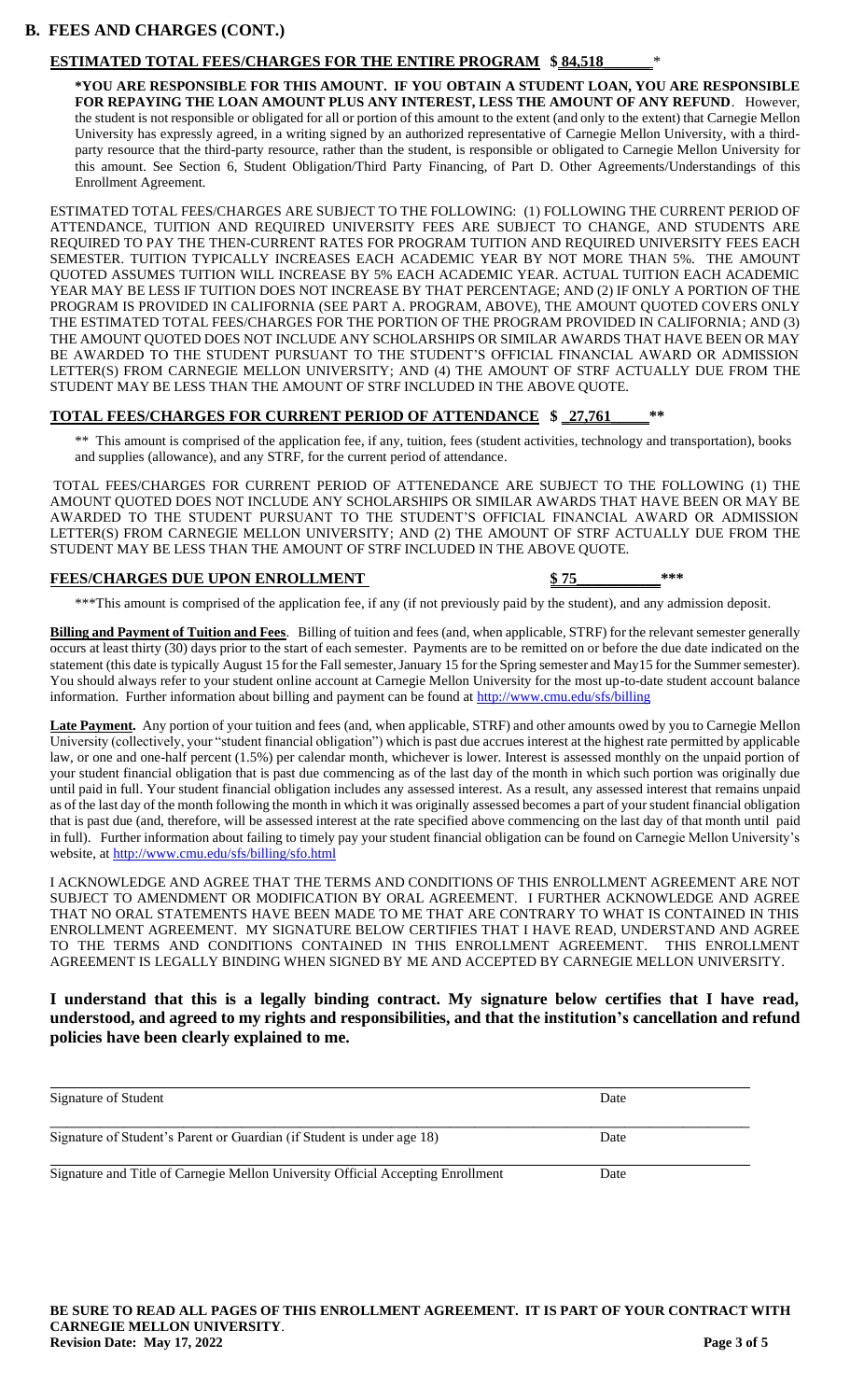# **C. STUDENT'S RIGHT TO CANCEL (WITHDRAWAL/LEAVES OF ABSENCE) AND REFUND POLICY**

# **STUDENT'S RIGHT TO CANCEL (WITHDRAWAL/LEAVES OF ABSENCE)**

- 1. You have the right to cancel this Enrollment Agreement by either taking a leave of absence from the Program (leaving Carnegie Mellon University temporarily with the firm and stated intention of returning) or by withdrawing from the Program (leaving Carnegie Mellon University with no intention of returning). If you withdraw or take a leave of absence from Carnegie Mellon University, you may be eligible for a tuition adjustment or a refund of certain fees (excluding any Application Fee, Enrollment Deposit, and any applicable STRF).
- 2. To cancel this Enrollment Agreement and take a leave of absence or withdraw, you must complete Carnegie Mellon University's Leave of Absence or Withdrawal form, as applicable, and return it to Carnegie Mellon University's Registrar's Office, at 5000 Forbes Ave., Warner Hall A12, Pittsburgh, PA 15213, or by e-mail at **cmuregistrar@andrew.cmu.edu**. The Leave of Absence and Withdrawal forms, and additional information regarding leaves of absence and withdrawal, can be found on Carnegie Mellon University's website, at<http://www.cmu.edu/hub/registrar/leaves-and-withdrawals/>
- If you notify Carnegie Mellon University of your intent to withdraw or take a leave of absence, your official date of withdrawal or leave of absence is the earliest of:
	- The date you began your withdrawal or leave of absence process at Carnegie Mellon University;
	- The date you notified your home department at Carnegie Mellon University;
	- The date you notified the associate dean of your College at Carnegie Mellon University; or
	- The date you notified the Carnegie Mellon University dean of students.
	- If you do not notify Carnegie Mellon University of your intent to withdraw or take a leave of absence, your official date of withdrawal or leave of absence is:
		- The midpoint of the relevant semester in which you withdraw or take a leave of absence;
		- The last date you attended an academically-related activity such as an exam, tutorial or study group, or the last day you turned in a class assignment.

#### **REFUND POLICY**

- 1. **Refunds in General.** Students who withdraw from the Program or take a leave of absence after having paid the current semester's tuition and fees or receiving financial aid are subject to the following refund and repayment policies. No other charges are refundable. STRF, if any, is non-refundable.
- 2. **Exit Counseling.** All borrowers of Federal student loans must complete a Federally-mandated exit counseling session when graduating or dropping to less than half-time enrollment status, including by withdrawing or taking a leave of absence. Exit counseling prepares students for repayment. Students must complete an exit counseling session in its entirety, with complete and correct information; otherwise, the student's degree, diploma and official transcripts may be withheld. Information about exit counseling sessions can be found on Carnegie Mellon University's website, at https://www.cmu.edu/sfs/financial-aid/exitcounseling.html
- 3. **Withdrawals/Leaves On or Before 10th Class Day.** Students who withdraw or take a leave of absence on or before the 10th class day of the relevant semester may receive a refund of 100% of tuition and fees (excluding any Application Fee or Enrollment Deposit). STRF, if any, is non-refundable.
- Withdrawals/Leaves after 10<sup>th</sup> Class Day. Students who withdraw or take a leave of absence after the 10<sup>th</sup> class day of the relevant semester but before completing 60% of the semester will be assessed tuition based on the number of days completed within the semester. This includes calendar days, class and non-class days, from the first day of classes to the last day of final exams. Breaks which last five days or longer, including the preceding and subsequent weekends, are not counted. Thanksgiving and Spring Break are not counted. There is no tuition adjustment after 60% of the semester is completed. There is no refund of fees after the 10<sup>th</sup> class day of the relevant semester.
- 5. **Tuition Adjustment Appeals**. Students may appeal to have tuition adjustments for their leave of absence or withdrawal if they feel that they have extenuating circumstances. These appeals will be reviewed in the context of Carnegie Mellon University's tuition adjustment policy, as stated above. These appeals must be made in writing to Carnegie Mellon University's Registrar using Carnegie Mellon University's Tuition Appeal Adjustment form. Information about Carnegie Mellon University's tuition adjustment policy, and tuition adjustment appeals, can be found on Carnegie Mellon University's website, at <http://www.cmu.edu/sfs/tuition/adjustment/index.html>
- 6. **Repayment to Lenders/Third Parties.** If any portion of refundable tuition and/or fees was paid from the proceeds of a loan or third party, the refund may be sent to the lender, third party or, if appropriate, to the Federal or state agency that guaranteed or reinsured the loan, as required by law and/or Carnegie Mellon University policy. Any amount of the refund in excess of the unpaid balance of the loan shall be first used to repay any student financial aid programs from which the student received benefits, in proportion to the amount of the benefits received, and any remaining amount shall be paid to the student.
- **Responsibility for Loan.** If the student obtains a loan to pay for an educational program, the student will have the responsibility to repay the full amount of the loan plus interest, less the amount of any refund. If the student has received Federal student financial aid funds, the student is entitled to a refund of moneys not paid from Federal student financial aid program funds. If the student is eligible for a loan guaranteed by the Federal or state government and the student defaults on the loan, both of the following may occur: 1) The Federal or state government or a loan guarantee agency may take action against the student, including applying any income tax refund to which the person is entitled to reduce the balance owed on the loan. 2) The student may not be eligible for any other Federal student financial aid at another institution or other government assistance until the loan is repaid.